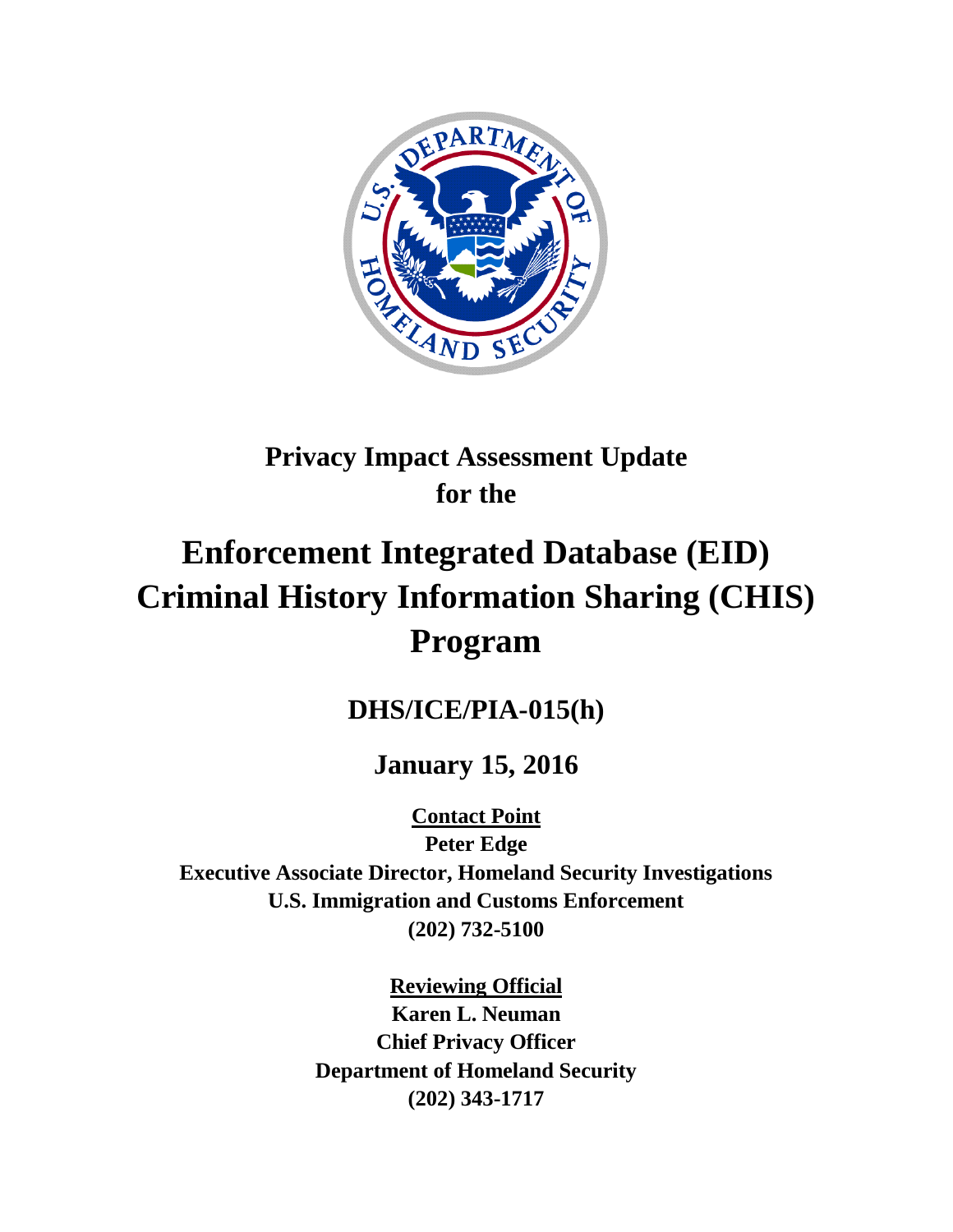

# **Abstract**

Since 2010, U.S. Immigration and Customs Enforcement (ICE) has shared certain criminal history information with foreign countries concerning nationals of those countries who are being repatriated from the United States and who were convicted of certain felonies in the United States. This information sharing effort is referred to as the Criminal History Information Sharing (CHIS) program and is formalized by cooperation agreements between DHS and each participating country. ICE shares the information provided through the CHIS program from the Enforcement Integrated Database (EID), which is a Department of Homeland Security (DHS) shared common database repository for several DHS law enforcement and homeland security applications. EID captures and maintains information related to the investigation, arrest, booking, detention, and removal of persons encountered during immigration and criminal law enforcement investigations and operations conducted by ICE and U.S. Customs and Border Protection (CBP). The CHIS program began in 2010 with the United Mexican States and has since expanded to other nations. It has been documented in various updates to the Privacy Impact Assessment (PIA) for EID, which was originally published in January 2010.<sup>1</sup> This update to the EID PIA describes a change to the CHIS program whereby ICE will use a secure web service to share this criminal history information with its foreign partners.

### **Introduction**

EID is owned and operated by ICE and supports the law enforcement activities of certain DHS Components. EID is the common database repository for all records created, updated, and accessed by a number of software applications including the EID Arrest Guide for Law Enforcement (EAGLE) and the ENFORCE Alien Removal Module. Collectively these applications are referred to as the "ENFORCE/EAGLE applications." EID and the ENFORCE/EAGLE applications capture and maintain information related to the investigation, arrest, booking, detention, and removal of persons encountered during immigration and law enforcement investigations and operations conducted by ICE and CBP. EID provides users with the capability to access a person-centric view of the data using the ENFORCE/EAGLE applications. Users can also print reports, notices, and other documents containing EID data, which are used for criminal and administrative law enforcement purposes and typically are retained in criminal investigative files, detention files, and Alien Files (A-Files). Immigrationrelated forms generated by the system are also sent to courts and other agencies to support the advancement and adjudication of DHS and Department of Justice immigration cases before U.S. immigration courts. Forms and data may also be provided to the criminal courts of the United States.

<sup>1</sup> <sup>1</sup> The EID PIA and PIA Updates documenting the CHIS program are as follows: DHS/ICE/PIA-015(a), DHS/ICE/PIA-015(c), and DHS/ICE/PIA-015(f), *available at* [http://www.dhs.gov/privacy-documents-ice.](http://www.dhs.gov/privacy-documents-ice)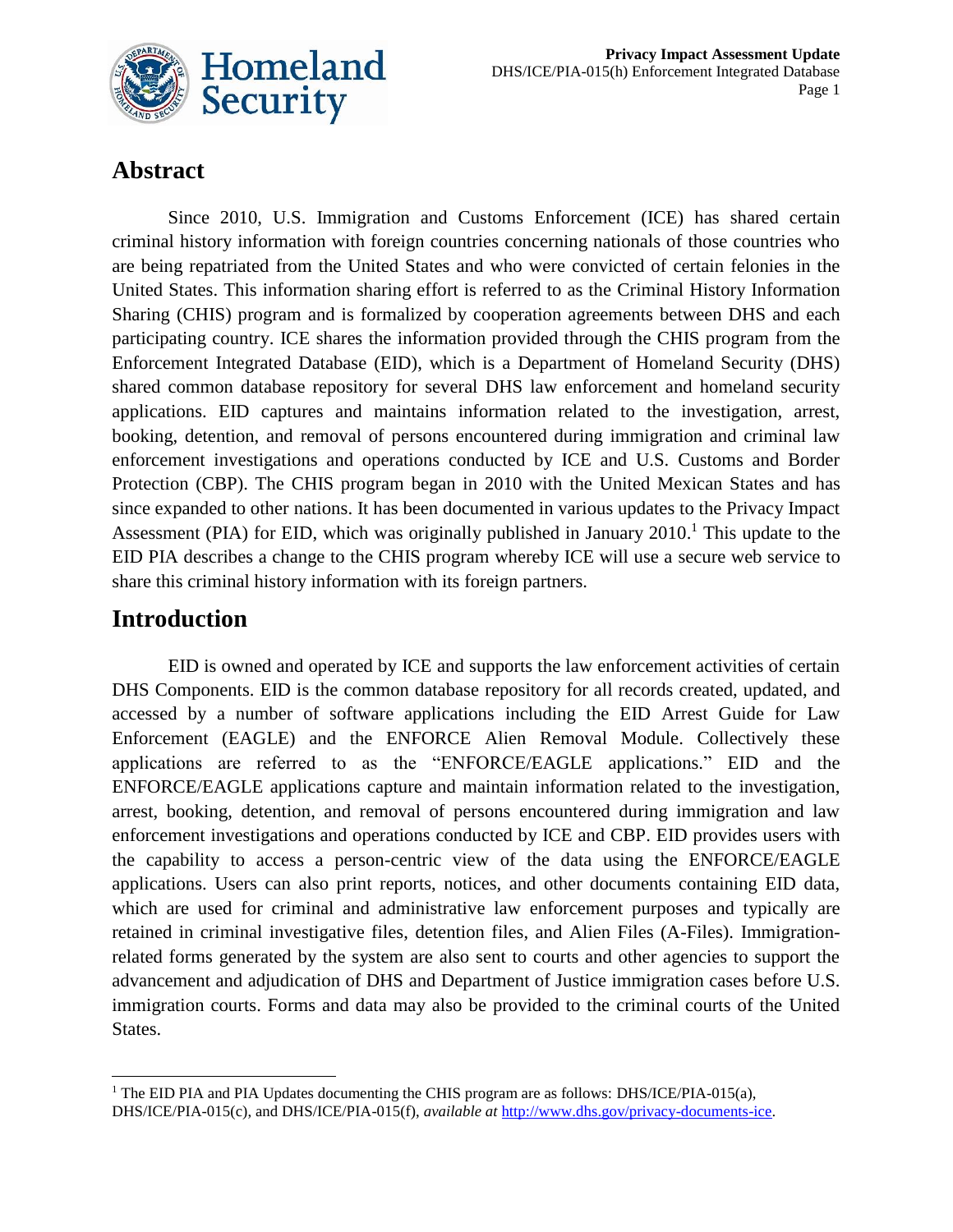

The PIA for EID, published in January 2010, describes EID and the ENFORCE applications, and reflects the system at that time. DHS published a number of PIA updates describing changes to the EID systems including the establishment of the CHIS program, which was originally limited to sharing with Mexico. DHS later expanded the scope of external sharing of EID information beyond the Government of Mexico to multiple foreign partners. 2

DHS also expanded the CHIS program's criminal history sharing to include biometric information (photographs and fingerprints). Photographs shared by CHIS are obtained from EID. DHS Automated Biometric Identification System (IDENT) stores fingerprints on behalf of ICE and other DHS component agencies. CHIS shares fingerprints from IDENT with foreign partners. In addition, the expansion also allowed for ICE to receive reciprocal criminal history information from its foreign partners for foreign nationals being removed from the United States.<sup>3</sup> Inclusion of biographic and biometric information sharing for non-criminal removable aliens was initiated with the CHIS agreements for all foreign partners except Mexico.

# **Reason for the PIA Update**

DHS shares EID information with its foreign partners to coordinate and conduct the removal of foreign nationals from the United States. The current method of data sharing is a manual process whereby an ICE officer or agent emails the encrypted biometric and biographic data to the appropriate foreign partner. This update provides notice of ICE's implementation of a new method to transmit this information to its foreign partners via a web service to enable automated processing. The new method of sharing will consist of a secure CHIS web service hosted in the ICE Demilitarized Zone (ICEDMZ) environment as detailed in the Technology section below. The CHIS web service has been designed in a way that allows ICE and its foreign partners to maintain their network integrity while enabling the sharing of this sensitive Law Enforcement data.

# **Privacy Impact Analysis**

#### **The System and the Information Collected and Stored within the System**

ICE is establishing a new web service to facilitate the automated sharing of information between the United States and participating foreign partners. This change will affect sharing with those foreign partners capable of developing the infrastructure necessary to send and receive an automated feed with the ICE web service.

 $\overline{a}$ <sup>2</sup> *See* DHS/ICE/PIA-015(f) for foreign partners with whom DHS plans to enter into CHIS agreement with in the near future.

<sup>3</sup> *See* DHS/ICE/PIA-015(f), April 8, 2014.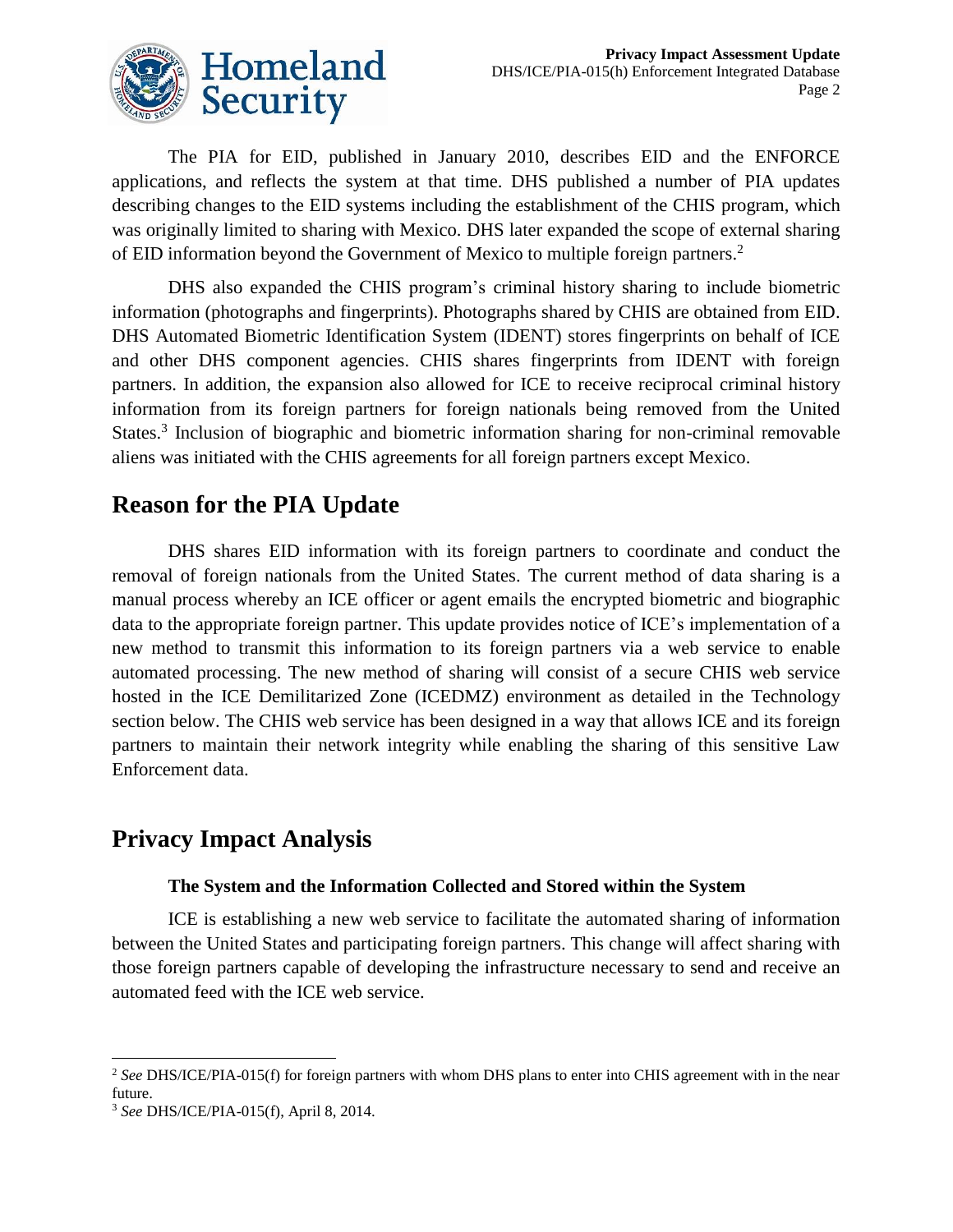

The information collected and stored within EID will not change with this PIA update. EID will continue to maintain information that is collected and used by the ENFORCE/EAGLE applications to support DHS law enforcement efforts in the areas of immigration, customs and trade enforcement, national security, and other criminal laws enforced by DHS. The personally identifiable information (PII) maintained in EID will continue to consist of biographical, descriptive, biometric, and encounter-related data about subjects and includes name(s), alias(es), date of birth, telephone numbers, addresses, nationality, citizenship, Alien Registration Number (A-Number), Social Security number (SSN), passport number, visa information, family history, employment history, educational history, immigration history, and criminal history.

**Privacy Risk:** There is a minimal privacy risk that the automated service may not accurately identify the individuals whose data is to be shared under the CHIS agreements.

**Mitigation:** CHIS only selects individuals who are nationals of a foreign partner with a Final Order for Removal in the ENFORCE Alien Removal Module (EARM). Individuals without a Final Order are not selected by CHIS for inclusion in the CHIS transmission. Once CHIS selects an individual with a Final Order, CHIS populates specific data fields in the manifest that will be shared with the relevant foreign partner.

In the very unlikely event an individual has an incorrect final order status and his or her information is transmitted, ICE will correct the status in the system and initiate direct communication with the foreign partner to have the information deleted from the foreign partner's records.

**Privacy Risk:** There is a risk that the automated service might share incorrect data fields or elements.

**Mitigation:** In order to mitigate this risk, the CHIS web service is implemented as an automated programed system that extracts data from EID in the same manner each time. As an automated program this reduces the risk of human interference and provides a degree of technical control over the process. The program will identify the correct individuals who meet the requirements for information sharing, as well as control the data fields that are shared with ICE's foreign partners.

The CHIS web service was designed to meet the requirements spelled out in the cooperation agreements and is tested extensively prior to each release. This testing includes automated testing as well as manual testing with detailed reviews of the test results. The review validates that information will only be shared for those individuals who meet the CHIS requirements and only those fields identified as being eligible for sharing are included in the transmission. The fields are currently limited to: A-Number, Subject ID, name, alias, date of birth, city of birth, country of birth, mother's name, father's name, gender, gang flag,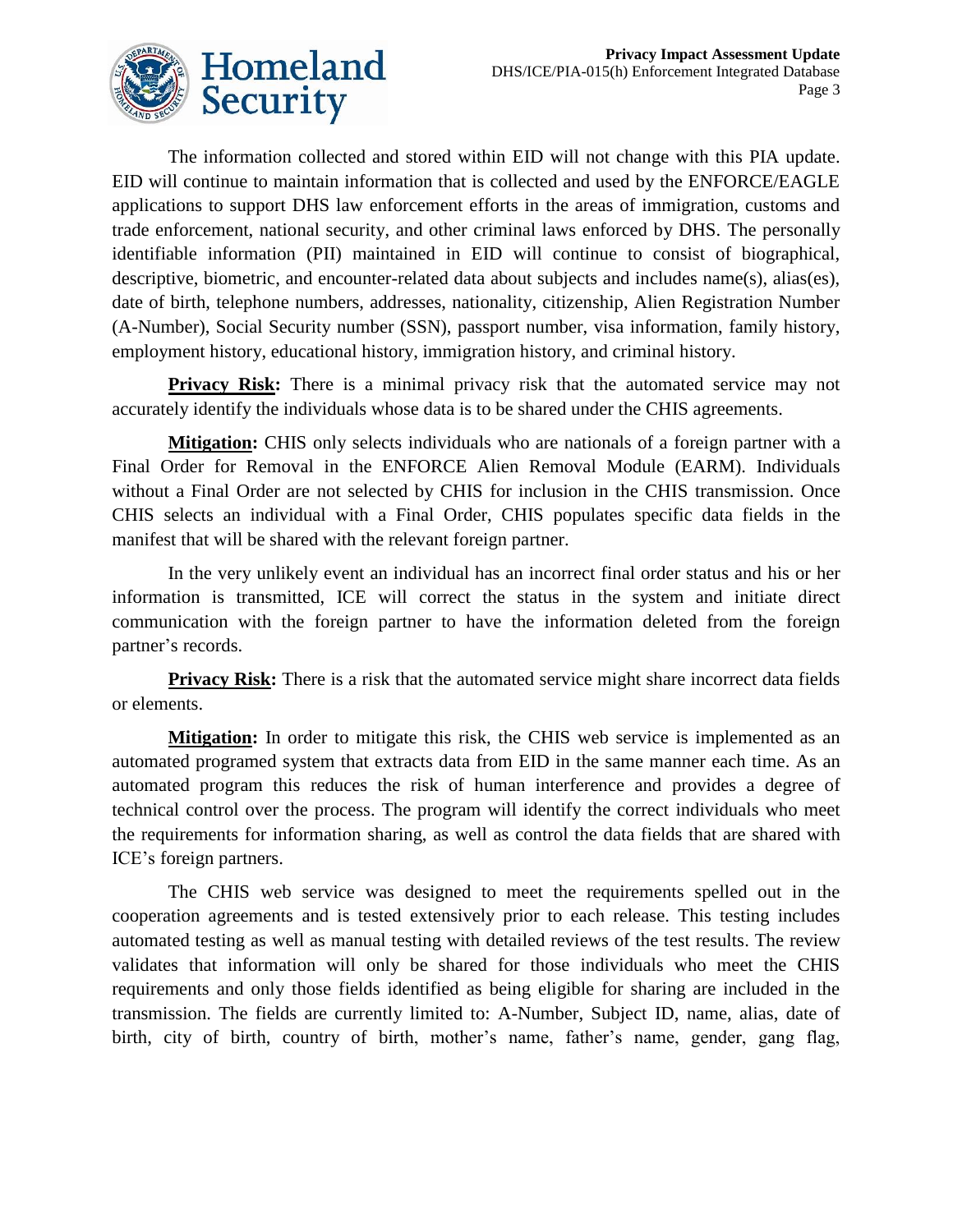

photographs, fingerprints, National Crime Information Center (NCIC) Code(s) from the 85 crimes enumerated in the cooperation agreements, description of crime, and date of conviction.<sup>4</sup>

#### **Uses of the System and the Information**

Uses of the system and the information are not changed with this PIA update. ICE will continue to externally share criminal history and biometric information from EID with foreign partners relating to those foreign partners' nationals who are being removed from the United States. Reciprocally, ICE's foreign partners will continue to share criminal history information with DHS for these same nationals who have been convicted of similar or equivalent felonies in the foreign partners' country, and ICE will enter this information into the alien's EID record.

DHS will continue to enter into legally non-binding cooperation agreements with its foreign partners to formalize CHIS agreements. The intent of these agreements is to limit the use of shared criminal history information for authorized purposes and to prevent public or thirdparty disclosures unless authorized by the participant country that provided the information. Participants agree to implement and maintain specified security measures such as: background screening of personnel and restricted access; physical and technical security of terminals and telecommunications lines; data security; data dissemination; logging and audit procedures; and notification of reported suspected or actual unauthorized access. Each party will retain the right to suspend, modify, or terminate participation. In the event the agreement is suspended or terminated, data transmissions would terminate and data that has already been transmitted will be handled according to the agreement in place at the time of the transmission.

#### **Retention**

This PIA update does not change the retention period for information maintained in EID.

#### **Internal Sharing and Disclosure**

Internal sharing and disclosure of EID information is not changed with this PIA update.

#### **External Sharing and Disclosure**

Regardless of the method of sharing (email or web service), the exact data items are shared in identical Extensible Markup Language (XML) record format. The method of sharing criminal history and biometric information from EID will only change for those foreign partners

<sup>1</sup> <sup>4</sup> *See* DHS/ICE/PIA-015(f) Enforcement Integrated Database, April 8, 2014 for more information about the CHIS agreements.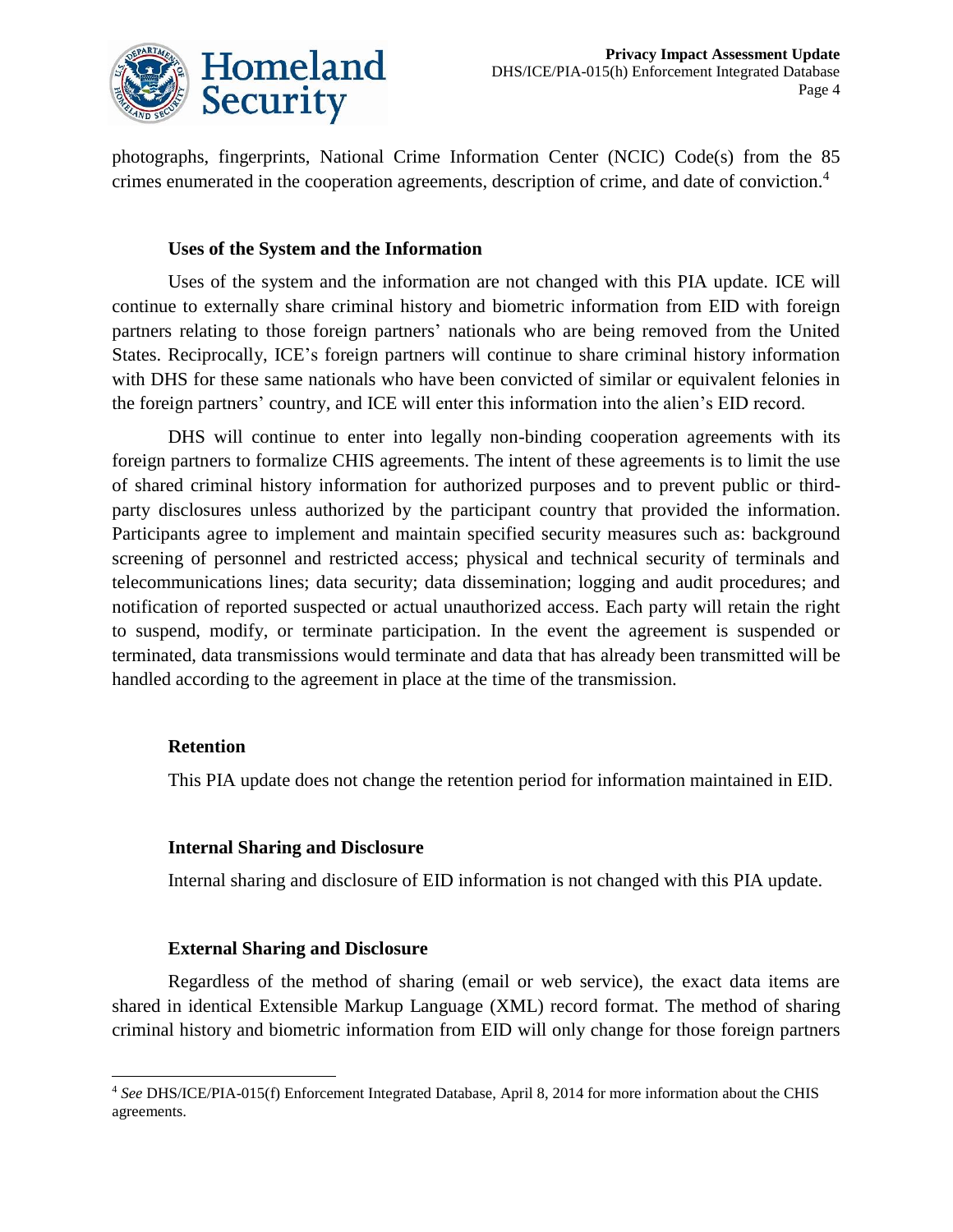

that elect to participate in the web service. Please see a detailed discussion of the web service in the Technology section below. For those that do not participate in the web service, the method of sharing will continue to occur via email. The types of data being shared will not change. ICE will continue to share EID information with its foreign partners to coordinate and conduct the removal of foreign nationals from the United States. The following information will be shared from EID: A-Number, Subject ID, name, alias, date of birth, city of birth, country of birth, mother's name, father's name, gender, gang flag, photographs, fingerprints, NCIC Code(s) from the 85 crimes enumerated in the cooperation agreements, description of crime, and date of conviction.

#### **Notice**

ICE shares information with foreign partners in accordance with the DHS/ICE-011 Immigration and Enforcement Operational Records System (ENFORCE) System of Records Notice (SORN), routine use M.<sup>5</sup> Routine use M states that ICE may disclose information to foreign governments for the purpose of coordinating and conducting the removal of aliens to other nations; and to international, foreign, and intergovernmental agencies, authorities, and organizations in accordance with law and formal or informal international arrangements.

#### **Individual Access, Redress, and Correction**

This PIA update does not change the ability of an individual to access, redress, and correct his or her information.

#### **Technical Access and Security**

There is no change to the technical access and security of EID.

#### **Technology**

Under existing CHIS program procedures, ICE officers or agents currently send EID information, described above, via encrypted email attachments to the foreign partners. The emails contain two attachments, one attachment of EID information formatted to be read by a law enforcement official and a second attachment (containing the same information) in a format designed for ingestion into the foreign partner's database. The attachments are sent to a secure email account with the foreign partner's designated law enforcement agency. This method of sharing will continue; however, a new method of sharing, described below will also be available.

<sup>1</sup> <sup>5</sup> DHS/ICE-011 Immigration and Enforcement Operational Records System (ENFORCE), 80 FR 24269 (April 30, 2015).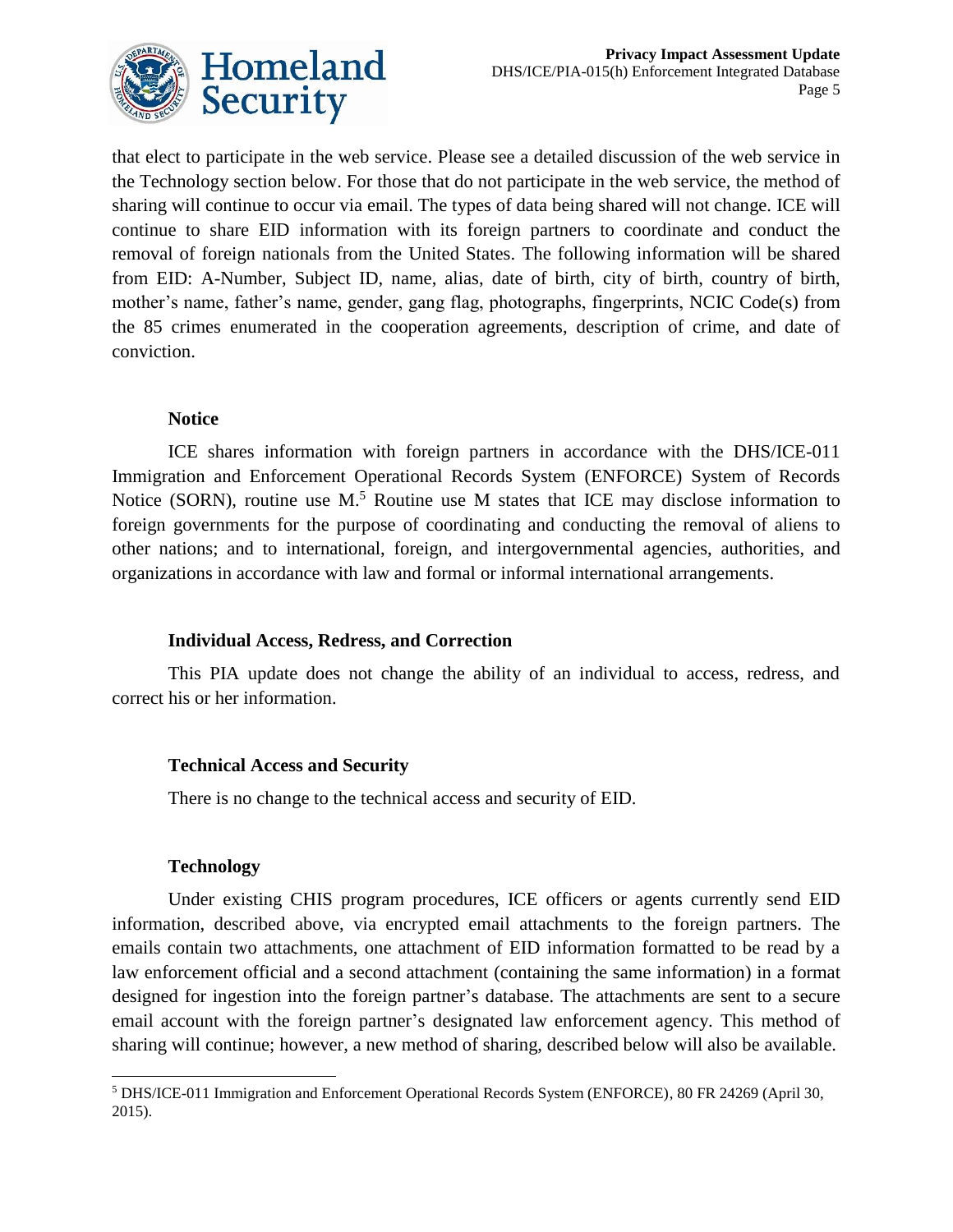

With this PIA update, ICE will add an additional option for information sharing with foreign partners via a web service. The information shared via the web service will include the same EID and IDENT information described above for criminal aliens who are being removed from the United States and who have been convicted of certain firearms, national security, violent, and drug-related felonies.This same EID biographic and IDENT biometric information, minus references to historical criminal encounter information, will be shared for all aliens who are arrested for administrative violations of the Immigration and Nationality Act (INA), have a final order of removal, and have no pending appeals for that final order.

The automated CHIS data transfer mechanism is comprised of a number of looselycoupled, secure web services implemented both inside the ICE firewall and in the ICEDMZ. A loosely-coupled design reduces the inter-dependencies between operational functions of the system with the goal of reducing the risk that changes in one aspect pof the system will necessitate changes in other functionality of the system. The ICEDMZ environment is an area separated and located outside of ICE's internal network, but still under the control of the agency. ICEDMZ is protected by a firewall and on a separate, isolated ICE network. This area is located between ICE's internal environment and the foreign partners' internal environment. This configuration allows for the protection of each entity's network, as the exchange of information takes place outside of their respective firewalls.

The use of the web service is available to all foreign partners, and will enable automated processing by foreign partners capable of developing the infrastructure to handle the automated feed. Each foreign partner will develop its own web service application to access the CHIS web service based on standardized protocols provided by ICE. Once a foreign partner has developed its web service application to connect to CHIS, the CHIS web service will authenticate its application based on two-factor authentication and use Secure Socket Layer (SSL) encryption. This will establish a secure connection to enable the safe transfer of information between the ICEDMZ environment and the foreign partner.

The CHIS web service first positively confirms the identity of the foreign partner using a combination of SSL technology and Authentication, Authorization, and Accounting (AAA) protocol, then serves the information to the foreign partner in the same XML format contained in the current manual email transmission method. SSL uses key cryptography to establish a link between the CHIS web service and the foreign partner. This link provides for the secure transfer of information via email and web service between the two entities. The AAA protocol will authenticate the foreign partners, control access to the system's resources, audit usage, and track the user's activities. Once the CHIS web service has validated the foreign partner's credentials, CHIS will transmit data to the foreign partner.

CHIS does not store or retain information after a successful transmission. The process is designed to retain data only as long as needed to support the transmission of information. Once the foreign partner confirms receipt of the data from the database, the system is programmed to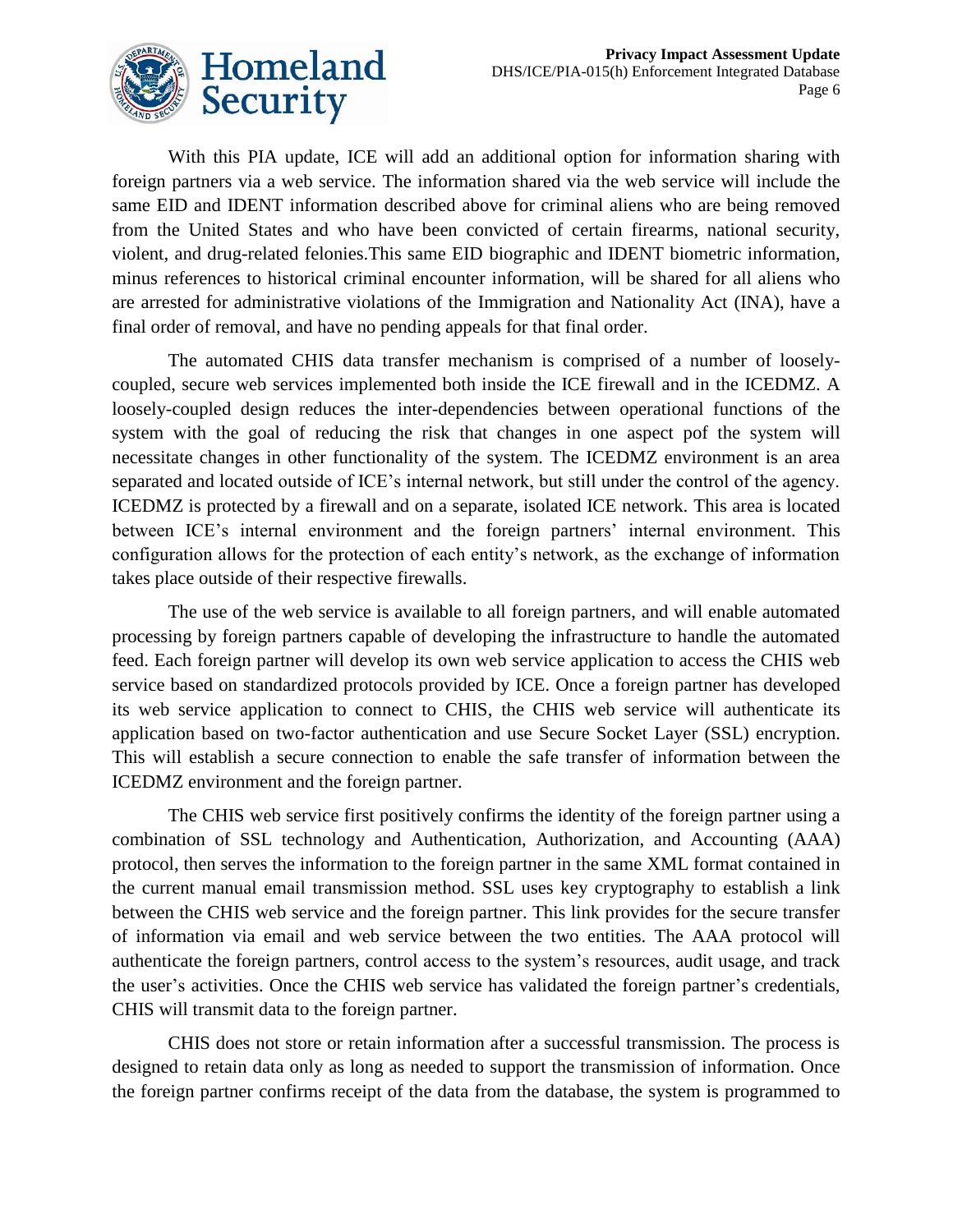

automatically delete the data from the encrypted database within ICEDMZ. The date and time of the transmission will be stored for auditing and troubleshooting purposes.

#### *Outbound: From CHIS to foreign partners*

The process begins when the CHIS application identifies an individual with a new final order for removal. The CHIS application sends information about one individual at a time to simplify the validation, transmission, and receipt. The application gathers the relevant information regarding this individual and sends a message to a secure encrypted database in the ICEDMZ. This information will be shared with the foreign partner. When foreign partners want to retrieve the information from the encrypted database, the foreign partners' application will call the CHIS web service with a 'RETRIEVE' command.

The CHIS application will determine the transmission method requested by the foreign partner and send the XML-formatted record either via automated encrypted email or web service. If sent via email, the lists' destination is a designated, foreign partner government email address, with limited access and vetted by ICE OCIO. If the transmission method is via web service, the lists' destination is the encrypted database in ICEDMZ. The data will stay in the encrypted database in ICEDMZ until the foreign partner calls the CHIS web service in with a 'RETRIEVE' command.

The foreign partner receives the same data in the same XML format regardless of the transmission method. The benefit of automated web service transmission over a manual process is that human interaction is removed. Removing human interaction decreases the response time and reduces data entry errors. Further, the use of the web service enables automated searching and vetting of foreign nationals in the foreign partners' system, potentially reducing the time needed to screen and/or identify persons of interest.

#### *Inbound: From foreign partners to CHIS*

Foreign partners will continue to the have the option of sharing biographic and criminal history information with ICE, via email or the web service. The information shared will pertain to the same aliens that ICE has deported to the foreign partners' country. The same data is returned to ICE in the same format regardless of which method is chosen. The advantage of using the web service is that human interaction may be removed from this process thereby speeding the response and reducing data entry errors. If the web service transmission is chosen, the foreign partners will call the CHIS web service with a 'POST' command to place the data in the encrypted database in ICEDMZ. The CHIS service will validate the foreign partner's credentials, validate the content of the message, store the data in the encrypted database, and respond to the foreign partner with a successful status. Once a foreign partner shares information in the encrypted database in the ICEDMZ, ICE will send the information to the ICE exchange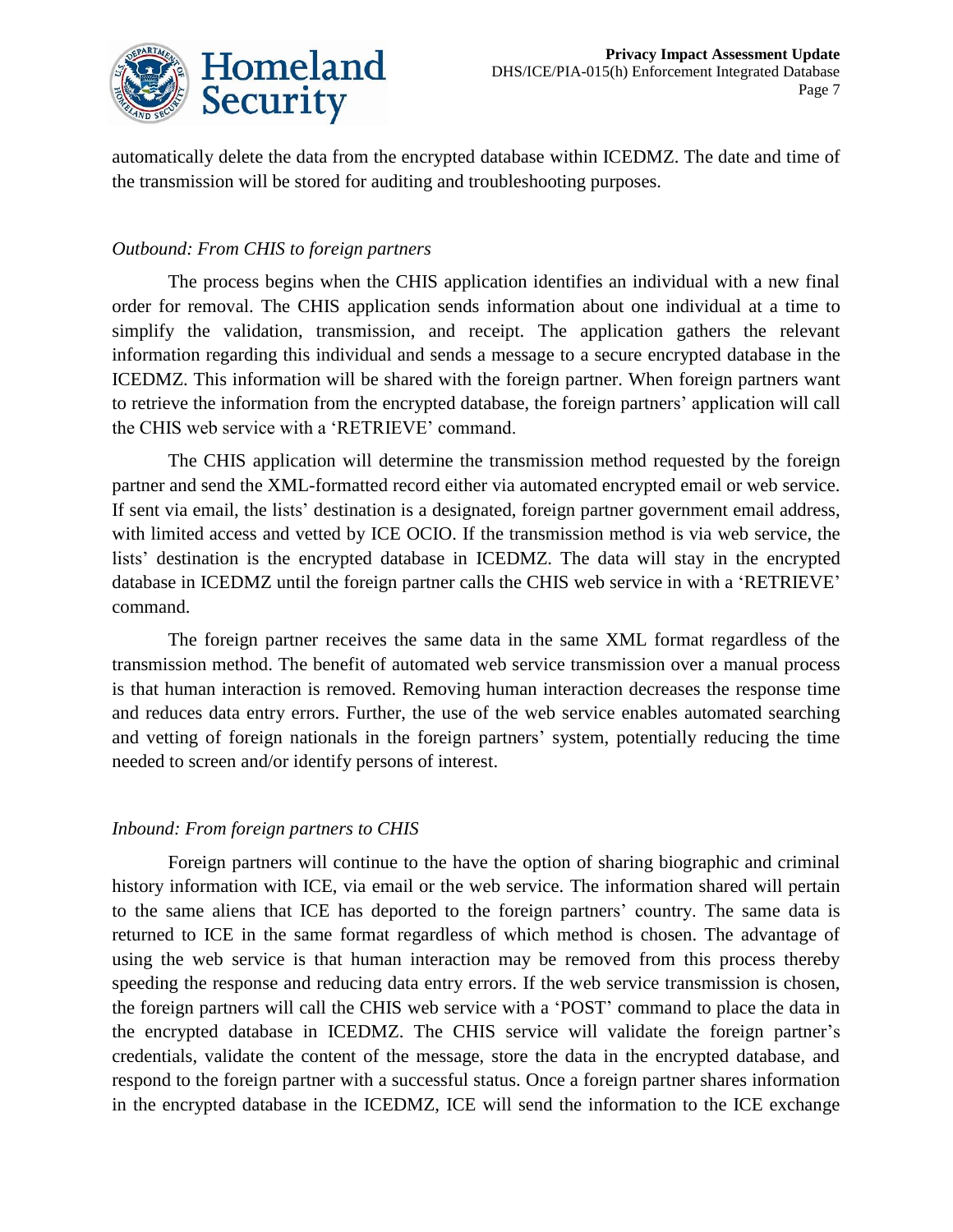

service and email the information to the Criminal Alien Program. The Criminal Alien Program will manually review the information and insert the data into EID. This process is currently in place and will continue.

At a later date in CHIS version 1.15, no emails will be sent to the Criminal Alien Program. The CHIS application will make periodic 'RETRIEVE' calls to the CHIS web service to import the foreign partners' data from the encrypted database in the ICEDMZ and move it inside ICE's internal network. The data received from the foreign partner will be vetted before the information is placed into EID. When data is retrieved from the CHIS web service, the data will be passed to the Crime Entry Screen (CES) application. CES is an ICE application used by EARM to enter an alien's criminal history information into EID. The CES application will perform a lookup function in EID to locate the alien's information. An immigration officer will review the information in EID and compare it to the data from the foreign partner. Once the data is verified and in the correct format, the data will be ingested into EID.

Email delivery of biographic and criminal history information from foreign partners to ICE may continue on a country-by-country basis, until web service delivery is established with all participating foreign partners.

**Privacy Risk:** There is an increased risk of unauthorized access to the data if the connection between systems is not properly designed. Security failures could compromise the connected systems and the data that they store, process, or transmit could be compromised or disclosed.

**Mitigation:** The CHIS web service was designed with architecture to support the security of both the ICE network and the networks of ICE's foreign partners. This design enables each entity to maintain network integrity by not allowing any foreign element to reach inside its network or push data inside its network.

The data is placed in ICEDMZ and each participant goes outside of its internal network to get the data when it is ready. Placing the data in the ICEDMZ allows for data validation before the information is stored inside a foreign partner's network. By implementing the services in the ICEDMZ environment, ICE can control the firewalls between ICE and the ICEDMZ as well as between ICEDMZ and its foreign partners. In addition, ICE controls the installation and maintenance of the SSL certificates required for foreign partners' connection and validation. Further, ICE mitigates transmission failure by eliminating the need for a direct connection between ICE and its foreign partners. ICE and its foreign partners can POST and RETREIVE information any time their own web service is available. ICE does not need to validate a current, successful connection to a foreign partner before transmitting data. Only a connection to ICEDMZ must be available, which is under the control of ICE.